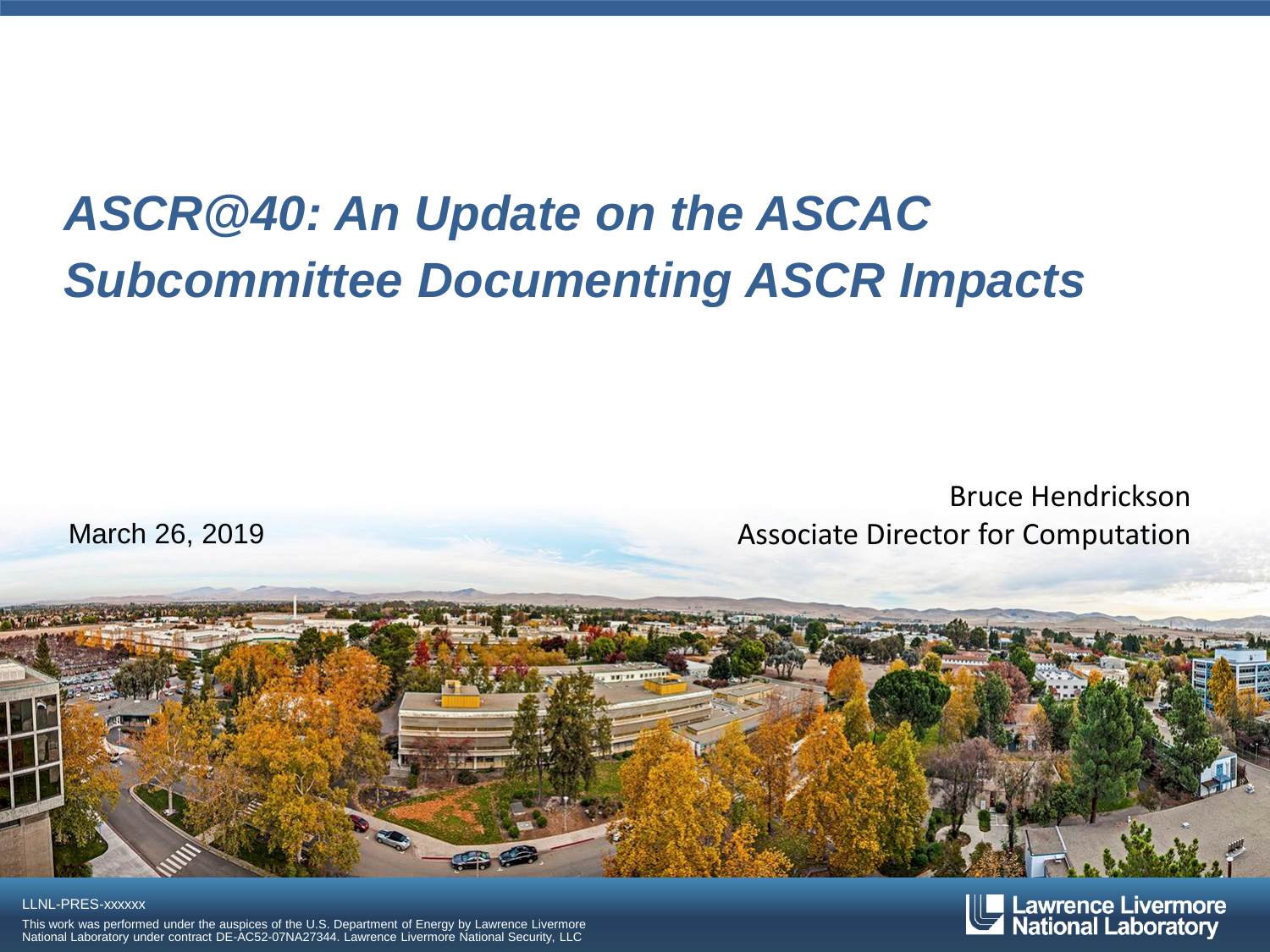# **Reminder of the Charge**

- Steve Binkley charged the ASCAC with producing a report that assesses and documents the historical accomplishments of the Advanced Scientific Computing (ASCR) program and its predecessors over the past four decades.
	- Highlight outstanding examples of major scientific accomplishments that have shaped the fields of ASCR research
	- Identify the lessons learned from these examples to motivate ASCR investment strategies in the future
	- Illuminate the guiding strategies and approaches that will be key to ensuring future U.S. leadership in the full range of disciplines stewarded by ASCR
	- Inform the investment strategy of the Office of Science
- The report should provide technical details as needed for context but should be primarily concerned with the essence of each story as it relates to the larger progress of science
- Report is (was) due December 31, 2018

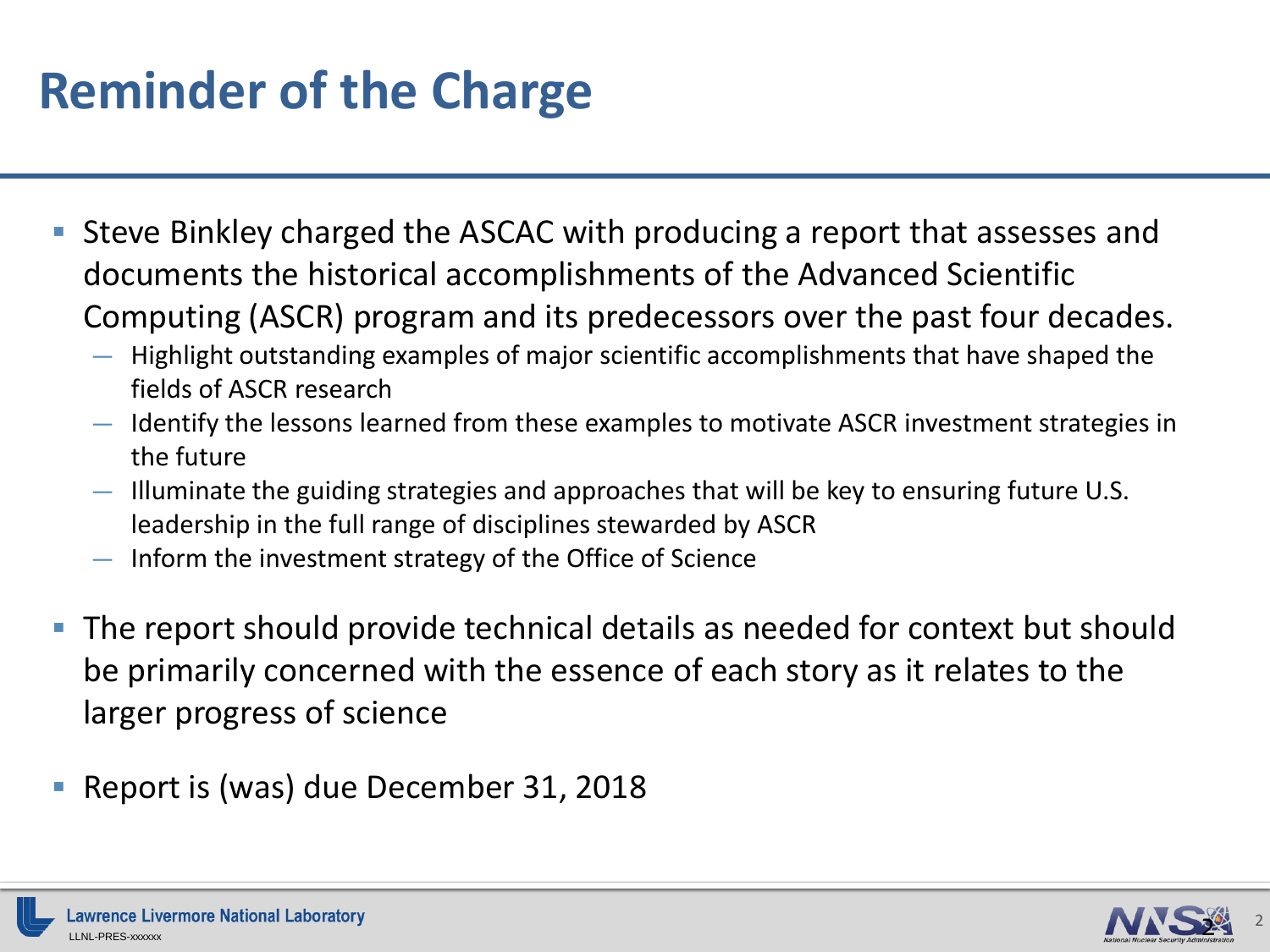# **Subcommittee Members**

- **Buddy Bland, ORNL**
- **Jon Bashor, LBL**
- **Jackie Chen, SNL**
- **Phil Colella, LBNL**
- **Jack Dongarra, University of Tennessee and ORNL**
- **Thom Dunning, PNNL**
- **Richard Gerber, LBL**
- Bruce Hendrickson, LLNL, Chair (since early-February)
- Wendy Huntoon, KINBER
- **Bill Johnston, LBNL (ret.)**
- **Paul Messina, ANL, Former Chair**
- Jim Pool, Caltech (ret.)
- Dan Reed, University of Utah
- John Sarrao, LANL Red = new



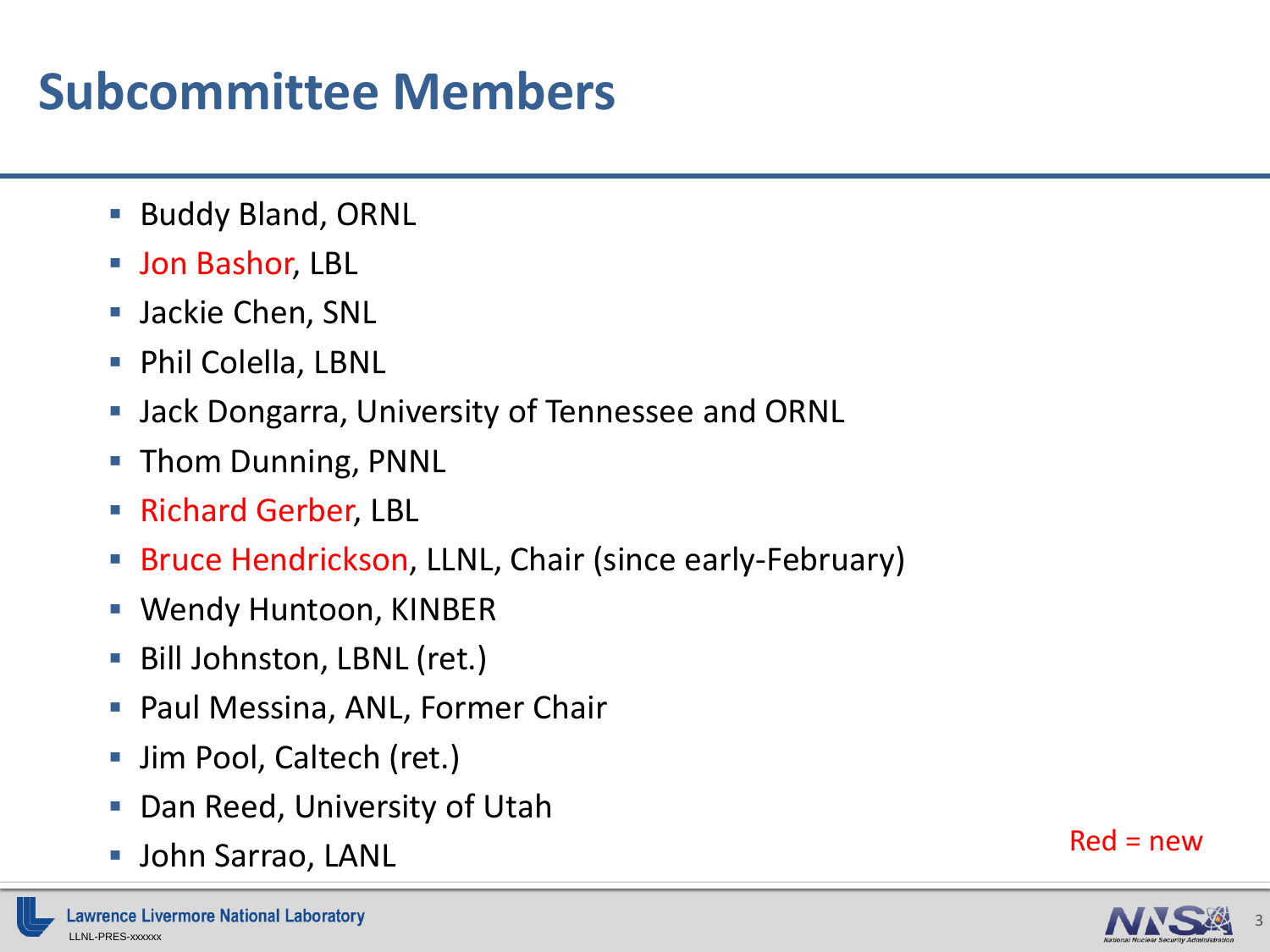#### **Previous ASCAC Updates**

- **Paul briefed ASCAC in** September and December of 2018 on the Subcommittee's status
- **Focus was on the impressive** progress collecting materials from the community that would inform the report
- **Briefings did not include** 
	- Proposed report structure
	- Process to complete the report



December 12, 2018

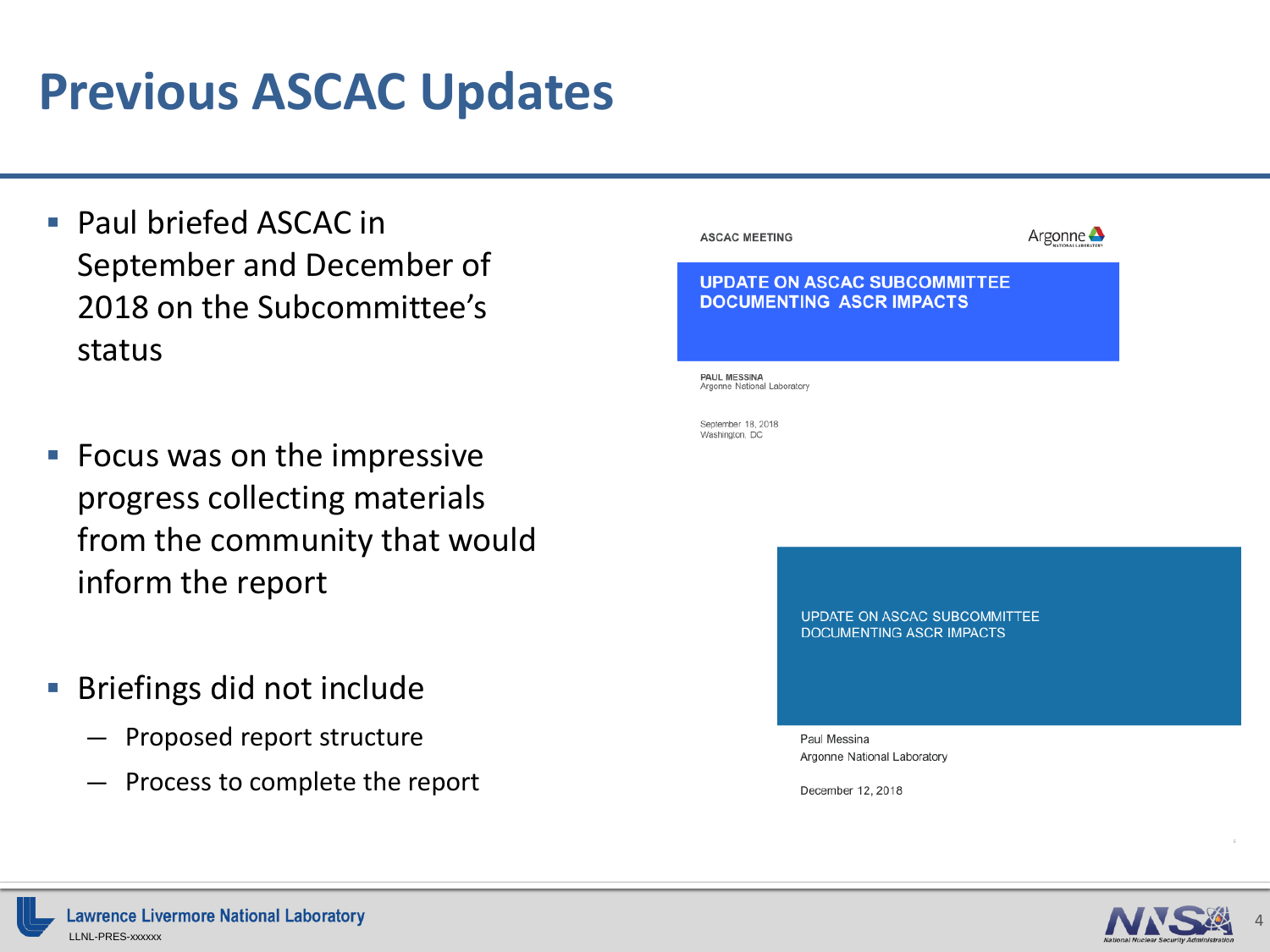### **Proposed Document Outline with Section Owners**

Executive Summary (All)

- 1. Introduction (Hendrickson, Messina)
- 2. Criteria for selection of material to include (Hendrickson)
- 3. Accomplishments
	- i. Computational science (Chen, Dunning)
	- ii. Applied mathematics (Colella, Dongarra)
	- iii. Computer science (Reed, Johnston)
	- iv. Computer architecture (Messina)
	- v. Facilities (Bland, Gerber, ALCF representative)
- 4. Impact on industry (Bland, Messina)
- 5. Impact on workforce & education (Hendrickson, Messina)
- 6. Broader achievements and contributions (Sarrao, Dongarra)
	- i. High-impact workshops and reports sponsored by ASCR
- 7. Lessons learned from different modes of funding and recommendations for the future (Hendrickson)
- 8. Summary (All)
- 9. Appendices

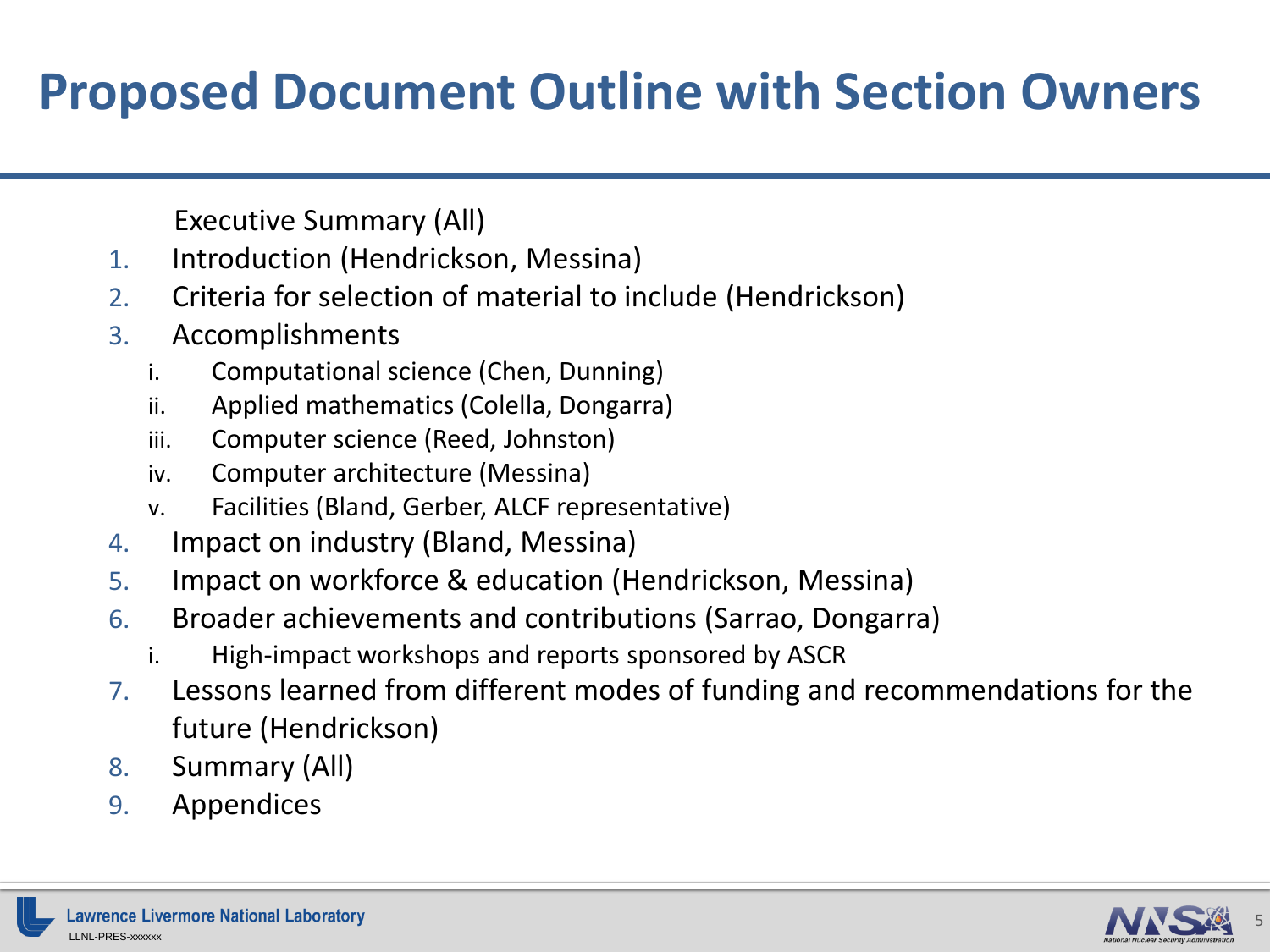# **A New Request from ASCR in Early January**

- Can committee help with a broadly accessible document organized around impacts, not disciplines?
	- "40 Years of BES" document is an attractive model

- The team began exploring alternative structures to replace or augment existing plans
- Paul stepped aside in late January before this was resolved
- I was asked to step in shortly thereafter

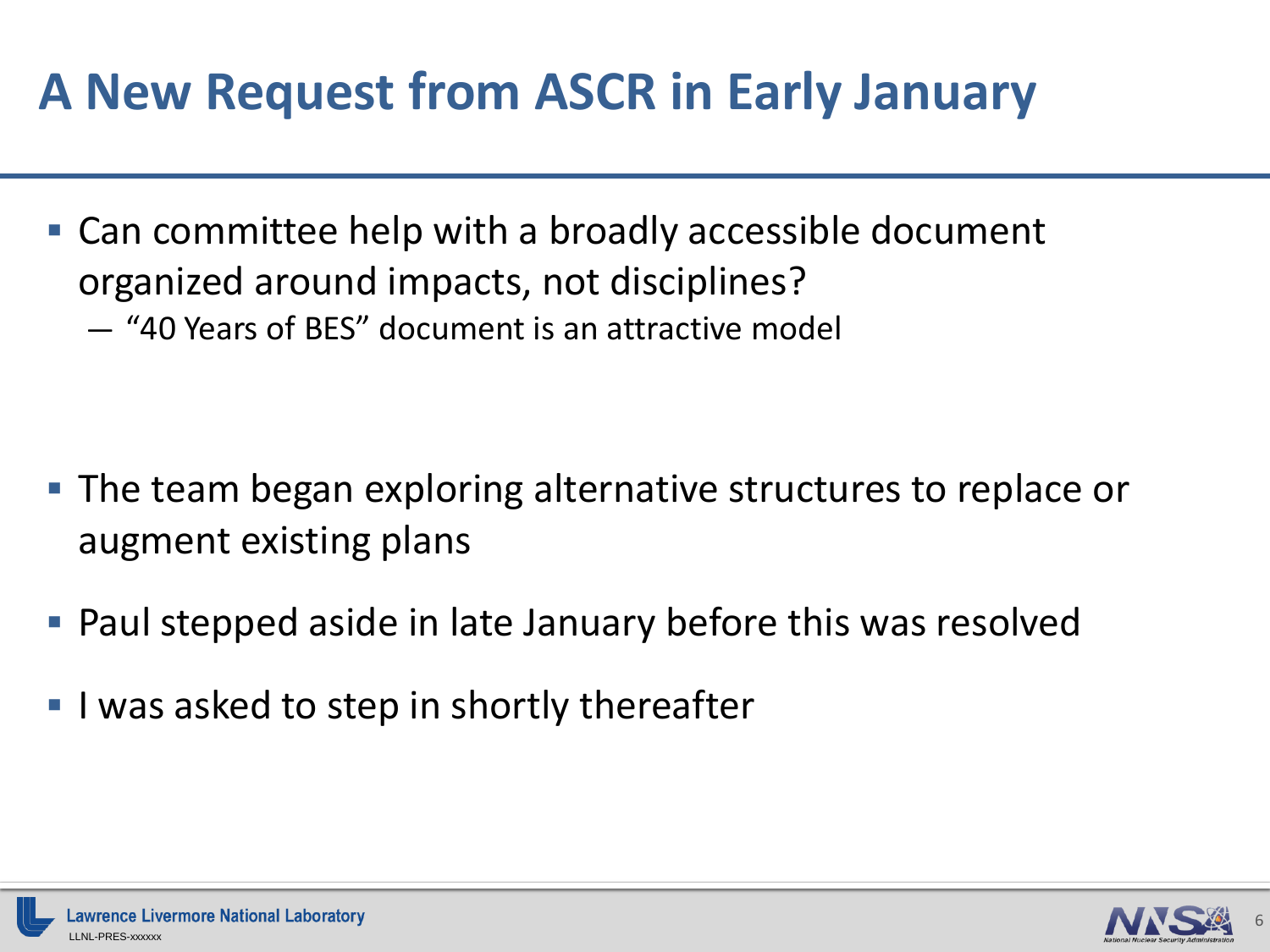# **Subcommittee Met Yesterday, 3/25/19**

- Hendrickson, Bashor, Colella, Gerber, Johnston & Sarrao
	- Plus Tiffani Conners (ORAU) and Bill Cannon (Krell) in support

- Outcomes:
	- Refined definition of content of document sections
	- Consolidated plan for responding to ASCR's needs
	- Finalized responsibility for content production

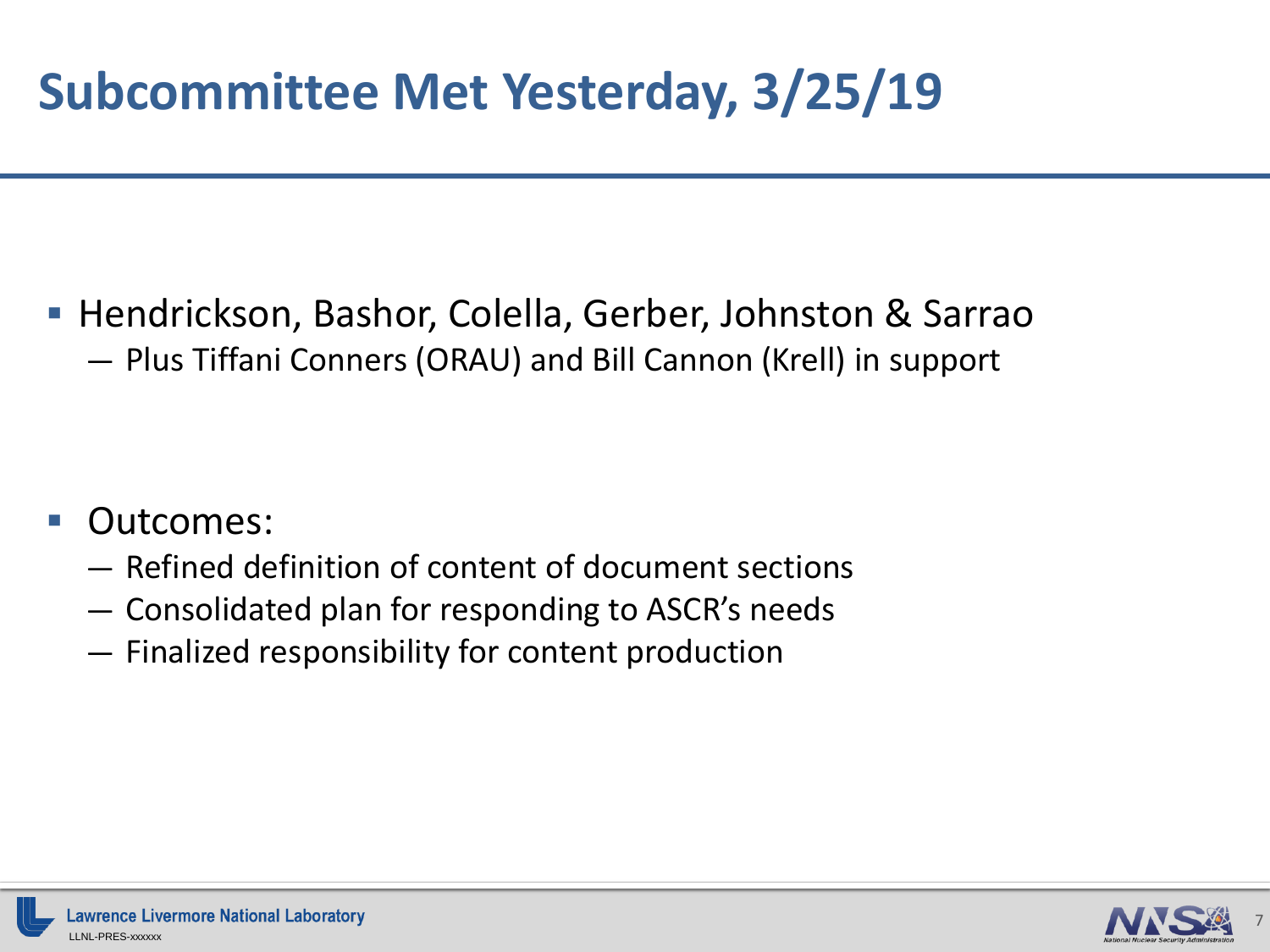## **Current Three-Element Plan**

- 1. Continue with prior outline towards a detailed history document
	- Structured by discipline
	- Written by Subcommittee members with input from community
- 2. Contract with Krell to write and produce a glossy, impact-centric document
	- Content guidance & support provided by Subcommittee
	- Aim to minimize burden on Subcommittee
- 3. Continue to collect and collate raw materials
	- Support follow-on project to index & structure this content as archival material for future use

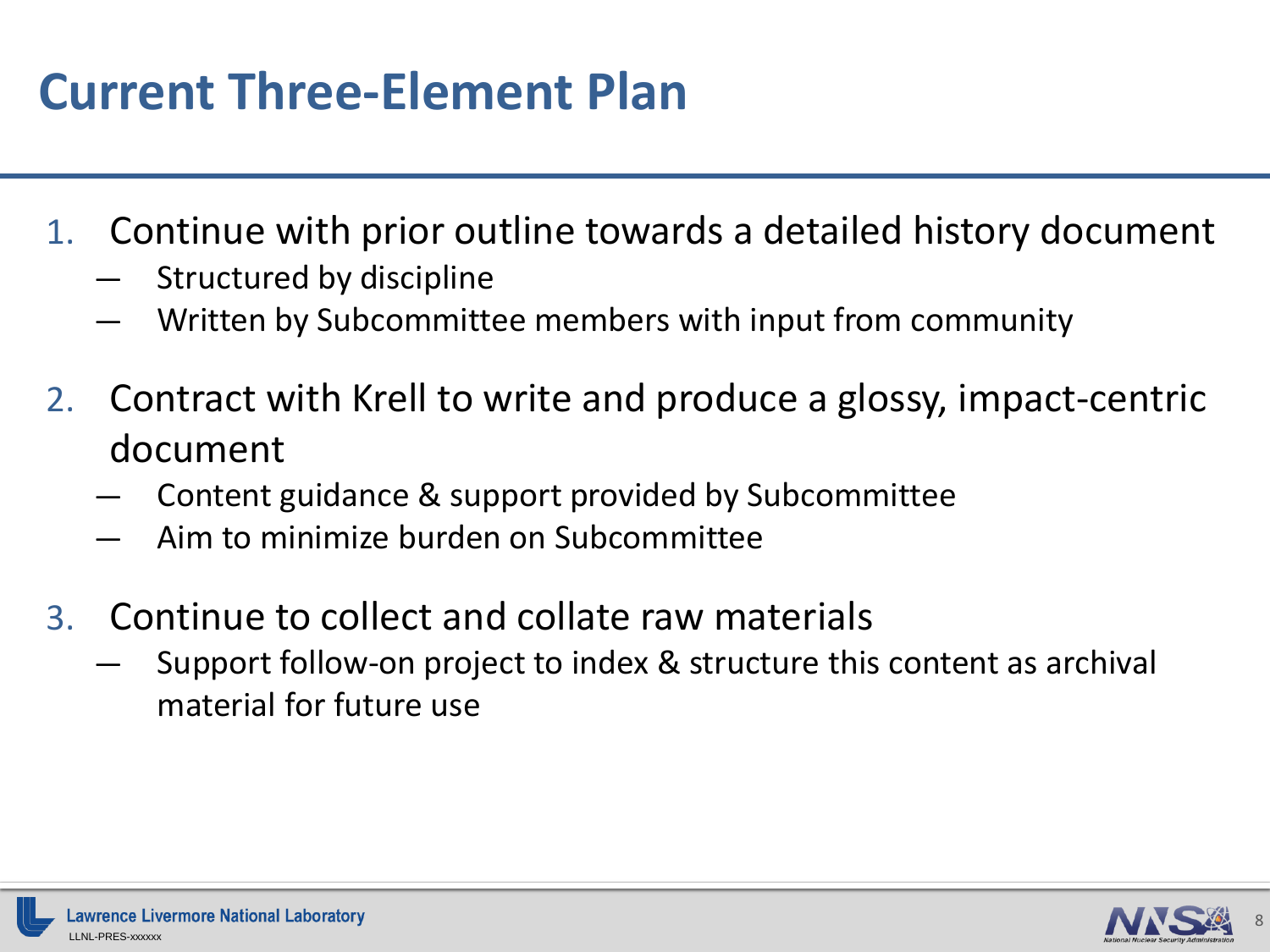## **Plans for Impact-Centric Document**

- Structured around  $\sim$ 10 exemplar impact stories, 3-4 pages each
- **Possibilities still being finalized but include:** 
	- Delivering on the promise of computational science
	- Mathematics is the critical enabler
	- Connectivity changes everything
	- Petaflops for the people
	- When decisions matter
	- Open and patient pays off big
	- Knowledge from data
	- Rules of the road for HPC
	- Industrial impacts of ASCR investments
	- Developing the nation's computing workforce

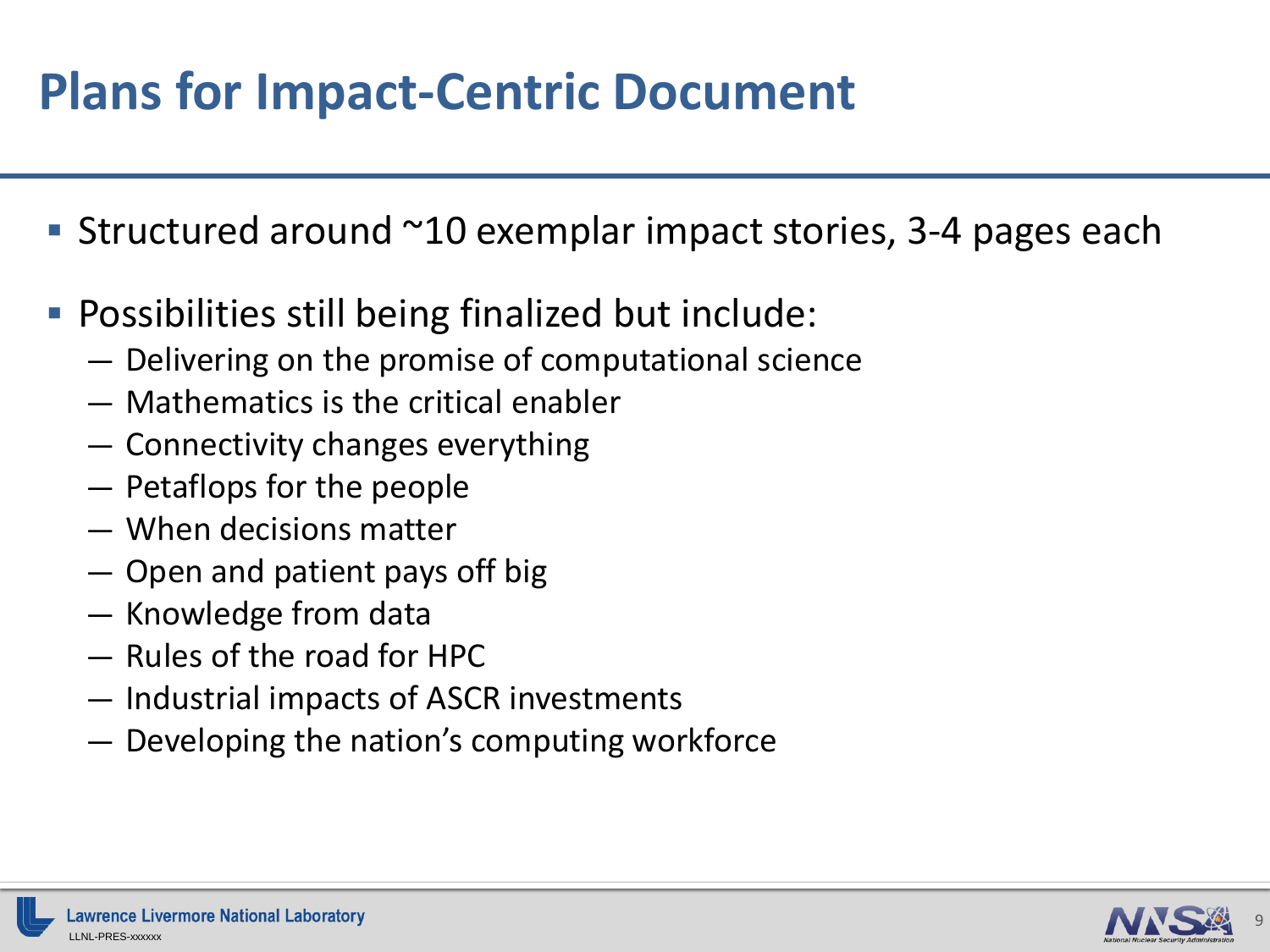- Around 4-5 months to complete glossy document
- Around 6-7 months to complete history document

We will update status at next ASCAC meeting

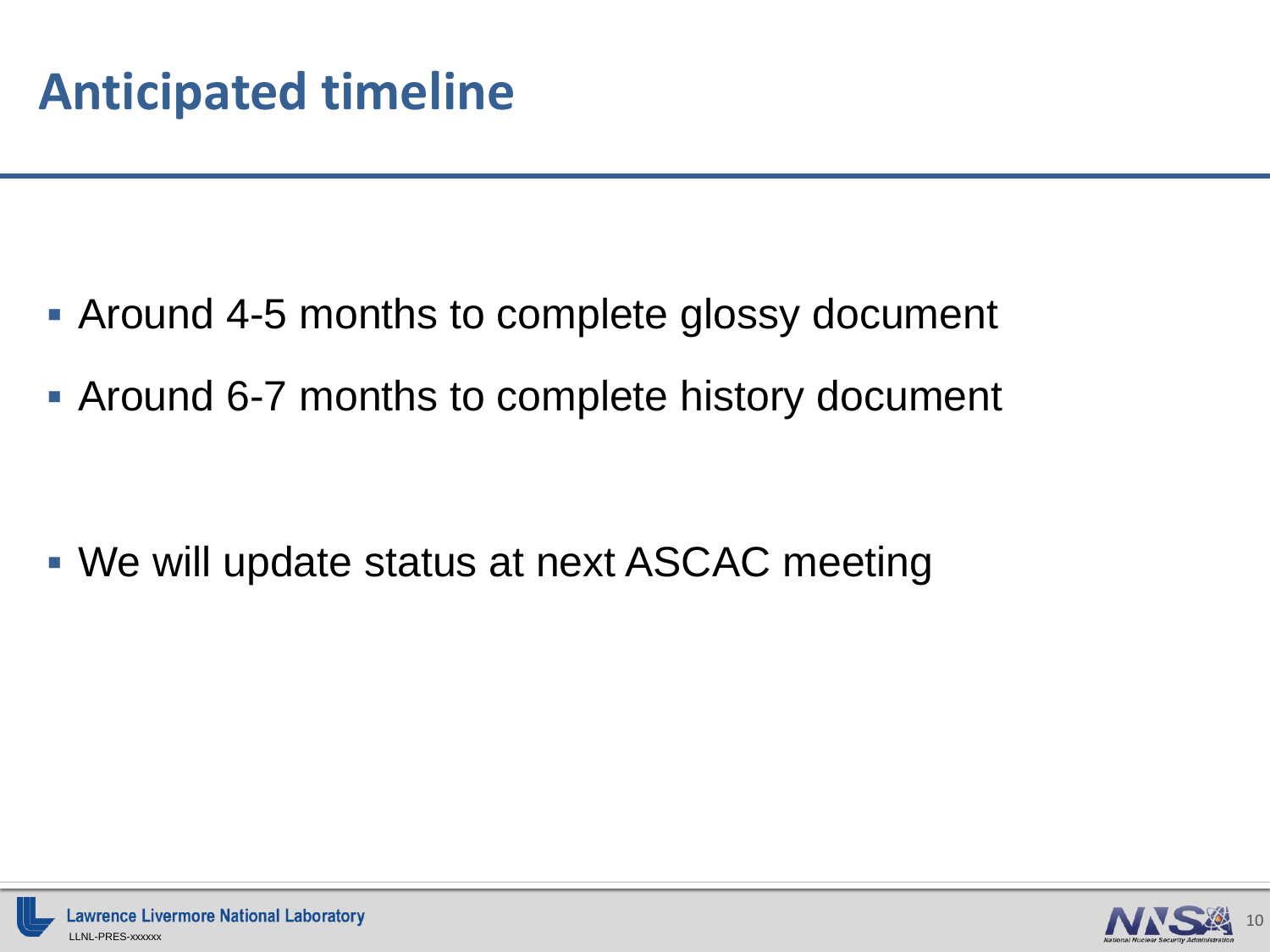